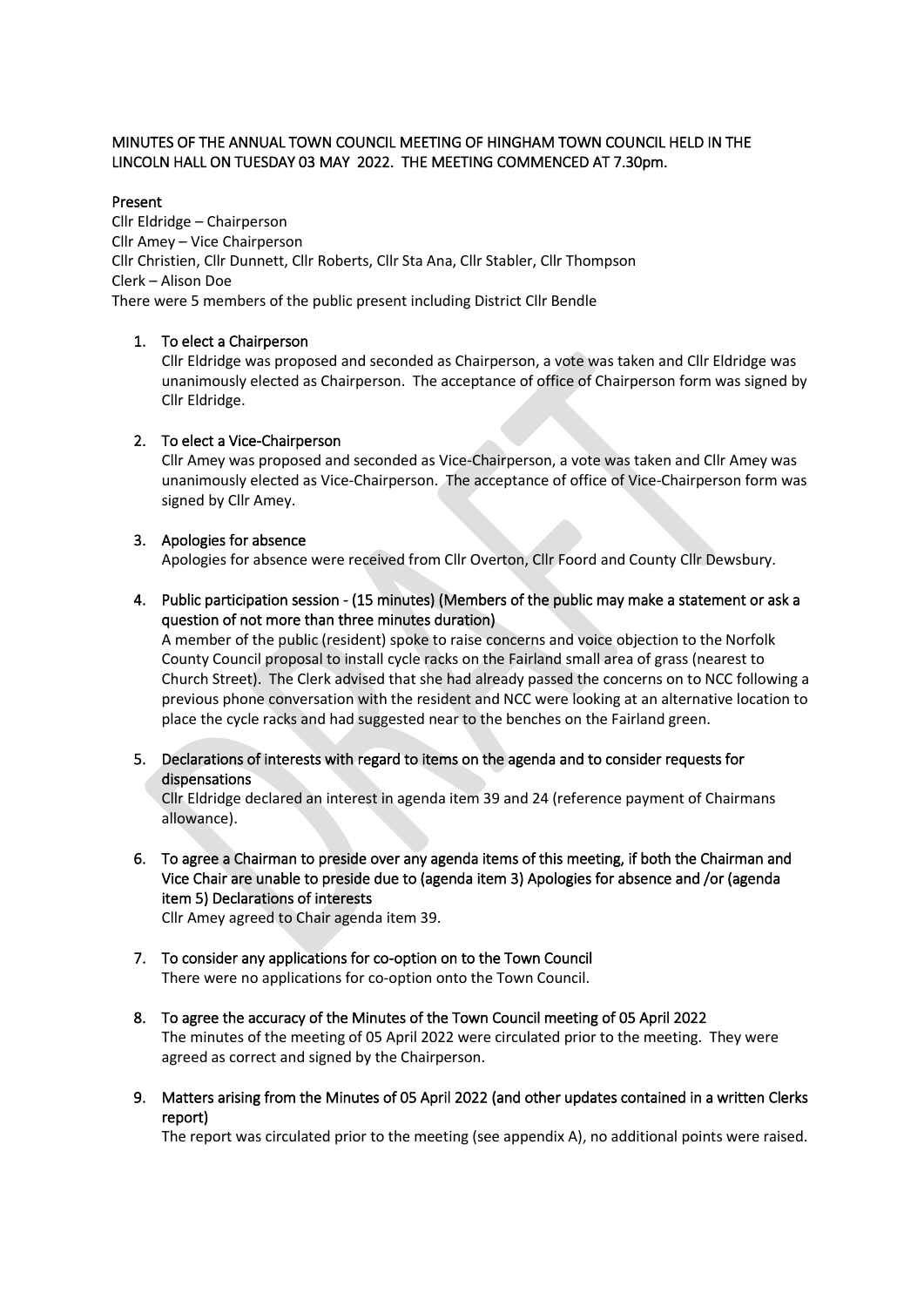## 10. Working Party Reports

There were no working party reports.

11. Neighbourhood Plan Steering Group report

A written update was circulated prior to the meeting as follows: Work since last update

- Meeting of the Steering group on 26 April 2022 (**minutes will be on the Neighbourhood Plan website when available – see minutes for further details of points raised/discussions undertaken, further to the points listed below**)
- Character Appraisal work being undertaken by the volunteers is well underway.
- The steering group has started to undertake discussions and meetings with stakeholders, this includes speaking with charities/groups/organisations, businesses and local farmers in Hingham. The Chairman of the steering group is writing to the businesses and farmers to invite them to an drop in/open evening which it is hoped will be held in the White Hart in May, with the provision of light refreshments, it has been specified that the provision of alcohol cannot be funded.
- The steering group have had a broad discussion regarding the potential of undertaking a call for sites, site allocations and allocating housing numbers.
- The steering group discussed the allocation of green spaces and Non-designated Heritage Assets, and the volunteers are working to identify potential green spaces and Nondesignated Heritage Assets which can be considered for inclusion within the plan.
- The accounts for work up to 31 March 2022, have been completed, and the report has been made to Groundwork regarding the underspent grant. £3453.08 will be returned to Groundwork.
- Locality have been advised that the steering group wish to include design codes in the Neighbourhood Plan
- Placecheck remains available and open for comments: https://placecheck.info/app/maps/hingham Work ahead (over the next month or so)
- Make application for grant funding from Locality/Groundwork for 2022/23
- Steering Group to consider:
	- Site allocation work.
	- Designation of Local Green Spaces.
	- Non-designated Heritage Assets
- Steering Group to undertake detailed meetings with stakeholders, (guidance/key questions document etc has been produced).
- Steering Group to complete their character appraisal work, identify potential green spaces and Non-designated Heritage Assets.
- Continue with the stakeholder engagement including open evening (date to be confirmed).
- Design a household survey.
- Next Steering Group meeting 31 May 2022.

Cllr Thompson gave an additional verbal update to advise that the Steering Group were trying to engage with a wider age demographic, as attendance at the open day event in March was predominantly attended by those over the age of 55. The character appraisal work is looking at different areas within the town to look at the character and nature of housing to help form an overview of Hingham and then write the policies to go into the plan.

The Clerk thanked Cllr Thompson for attending the Annual Town Meeting and giving a talk on the Neighbourhood Plan, Cllr Christien offered to help engage with young people.

12. Reports from representatives on external bodies/ attendees of external meetings/training Cllr Roberts advised that he had attended a NCC Highways webinar, which was an overview of what NCC highways undertake and how they work, and was quite basic in its content.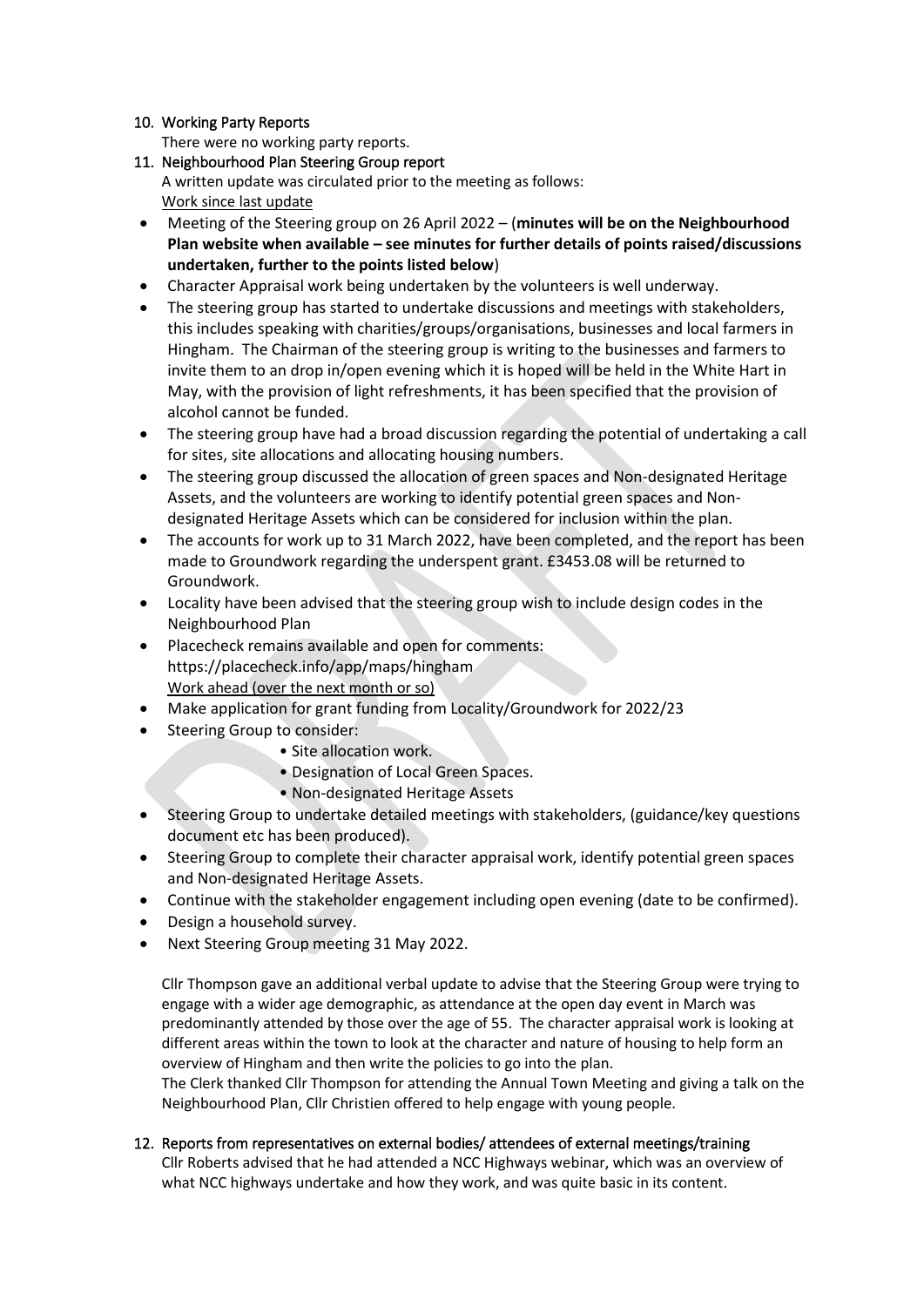## 13. General Correspondence (information/circulars etc)

- 13.1 Response from Boots It was noted that the response from Boots regarding the closures of the Hingham branch, was very bland and offered no reassurance that the situation will be improved.
- 13.2 South Norfolk Council, South Norfolk Community Awards 2002
- 13.3 George Freemen MP, A Stronger Voice for the Towns and Villages of the "Norfolk Research Triangle"
- 13.4 South Norfolk Council, Nutrient Neutrality advice from Natural England To be discussed under agenda item 26
- 13.5 Norfolk Police, The PCC's new Police, Crime and Community Safety Plan
- 13.6 Norfolk County Council, Norfolk Care Academy returns with second round of free training

## 14. Correspondence (not for public inspection) as addressed directly to Hingham Town Council (from residents etc. and may contain personal information)

- 14.1 Resident, Highway Issues
- 14.2 Resident, Parking Fairland
	- Concerns raised by these residents regarding parking congestion, parked vehicles obstructing walk ways, people using Hingham as a "park and Ride" locations to catch the bus to Norwich. It was reiterated that parking on the highway (and the issues it causes) is not something the Town Council have the power to prevent or control. The ideal solutions would be a purpose-built car park, and enforceable parking restrictions on the highway. The Clerk advised that NCC had agreed to include areas of parking congestion in the feasibility study and all businesses in the Fairland and Market Place had been written to ask for their assistance in alleviating the parking issues.

## 15. To discuss and agree any required responses/actions in relation to any item(s) of correspondence No additional actions required.

## 16. District Councillor's report

District Cllr Bendle reported that the South Norfolk Council AGM will be held on 23 May 2022. It was also reported that SNC had decided to increase the Council Tax to the equivalent of £5.00 on a band D property, this would allow for money to be set aside to help people in need, with the hardship fund being trebled and additional Community Connectors being employed. SNC are trying to help businesses to become carbon neutral and will be offering funds for Town Councils to install electric vehicle charging points. The Clerk advised that NALC had issued a legal briefing regarding Town/Parish Councils powers in respect of Electric Charging points and SNC would need to refer to this as this issue is complex and there may not be an existing power for all Town Councils to undertake installation of charging points.

Cllr Bendle also advised on changes to the CIL system which will allow for advance payments to be made for infrastructure, however this would only be applicable to large scale development. SNC and Broadland Councils are seeking to share one office space, rather than be split over the 2 existing sites and are looking to relocate to a newer modern building.

## 17. County Councillor's report

County Cllr Dewsbury was not present at the meeting.

## 18. Planning Decisions

None

## 19. Planning Applications (as notified by SNC for consultation)

19.1 2022/0780 Location: The Coach House, Chapel Street Hingham Norfolk NR9 4JH Proposal: Dormer to existing roof to the rear elevation. Application Type: Householder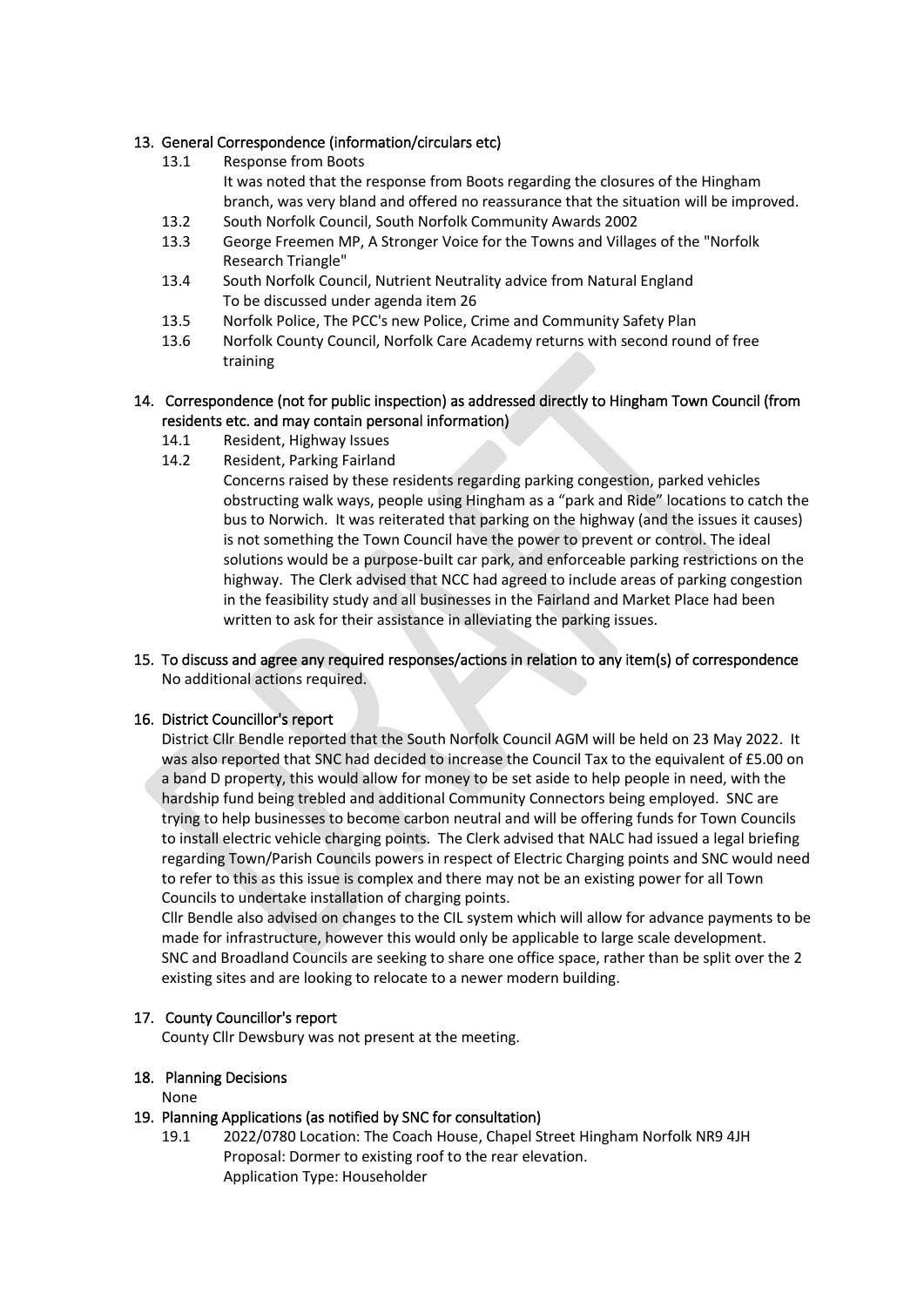The Council agreed to recommend approval.

20. Information regarding other planning applications where the Town Council is not a consultee, (for information only)

```
None
```
## Items 21 to 24 Finance

- 21. Receive notification of a CIL payment to Hingham Town Council Noted that a remittance notice for a CIL payment of £463.67 has been received.
- 22. Receive notification from South Norfolk Council of the payment of the precept Noted that a remittance notice for a precept payment of £38,500 has been received.
- 23. To agree and sign off the final year end accounts for 2021/22 The Clerk had prepared the final year end accounts, and this was forwarded to all Cllrs prior to the meeting. (See Appendix B).
- 24. To approve the Accounts for Payment (as listed below and any additional invoices received) Noting that the payment for street light energy had been sent and the next invoice was due, it was agreed that this payment could be made prior to the next meeting to prevent the account going into arrears.

| <b>PAYEE</b>               | <b>DETAILS</b>                  |                  | <b>AMOUNT</b> |            | <b>VAT</b> |
|----------------------------|---------------------------------|------------------|---------------|------------|------------|
| N POWER                    | STREET LIGHT ENERGY             |                  | £709.56       | VAT        | £118.26    |
| <b>STAFF</b>               | <b>WAGES £886.34</b>            |                  |               |            |            |
|                            | <b>BINBAGS £1.99</b>            |                  |               | <b>VAT</b> | £0.33      |
|                            | <b>CLEANING PRODUCTS £19.90</b> |                  |               | <b>VAT</b> | £3.32      |
|                            |                                 | <b>TOTAL</b>     | £908.23       |            |            |
| <b>STAFF</b>               | <b>WAGES £1343.90</b>           |                  |               |            |            |
|                            | SANI WASTE BINS FOR PUBLIC      |                  |               | <b>VAT</b> | £30.00     |
|                            | <b>TOILETS £180</b>             |                  |               |            |            |
|                            | STAMPS £36.28                   |                  |               |            |            |
|                            |                                 | <b>TOTAL</b>     | £1,560.18     |            |            |
| <b>NEST</b>                | <b>PENSION</b>                  |                  | £65.75        |            |            |
| <b>COZENS (UK) LIMITED</b> | <b>STREET LIGHT MAINTENANCE</b> |                  | £240.00       | VAT        | £40.00     |
| <b>COZENS (UK) LIMITED</b> | STREET LIGHT CHURCHYARD         |                  | £690.00       | <b>VAT</b> | £115.00    |
| <b>GROUNDWORK UK</b>       | <b>RETURN GRANT FUND</b>        |                  | £3,458.08     |            |            |
| <b>NORFOLK COPIERS</b>     | <b>PRINTER RENTAL</b>           |                  | £74.41        | <b>VAT</b> | £12.40     |
| <b>STAFF</b>               | <b>HOMEWORKING ALLOWANCE</b>    |                  | £312.00       |            |            |
| P ELDRIDGE                 | <b>CHAIRS ALLOWANCE</b>         |                  | £374.00       |            |            |
| <b>MR W P BITERLICK</b>    | <b>TOILET</b>                   |                  | £2,340.00     | <b>VAT</b> | £390.00    |
|                            | REPAIR/REFURBISHMENT            |                  |               |            |            |
| <b>MR W P BITERLICK</b>    | REPLACEMENT TOILET              |                  | £504.00       | <b>VAT</b> | £84.00     |
| <b>TTSR LTD</b>            | <b>GRASS CUTTING CONTRACT</b>   |                  | £3,210.67     | VAT        | £535.11    |
| <b>SOUTH NORFOLK</b>       | DOG WASTE BIN EMPTYING          |                  | £624.96       | VAT        | £104.16    |
| <b>COUNCIL</b>             | 2021/22                         |                  |               |            |            |
|                            |                                 |                  |               |            |            |
|                            |                                 | <b>TOTAL FOR</b> | £15,071.84    |            |            |
|                            |                                 | <b>ALL</b>       |               |            |            |
|                            |                                 | <b>PAYMENTS</b>  |               |            |            |
|                            |                                 | <b>Total VAT</b> | £1,432.58     |            |            |

The accounts for payment were agreed as below and the cheques were signed.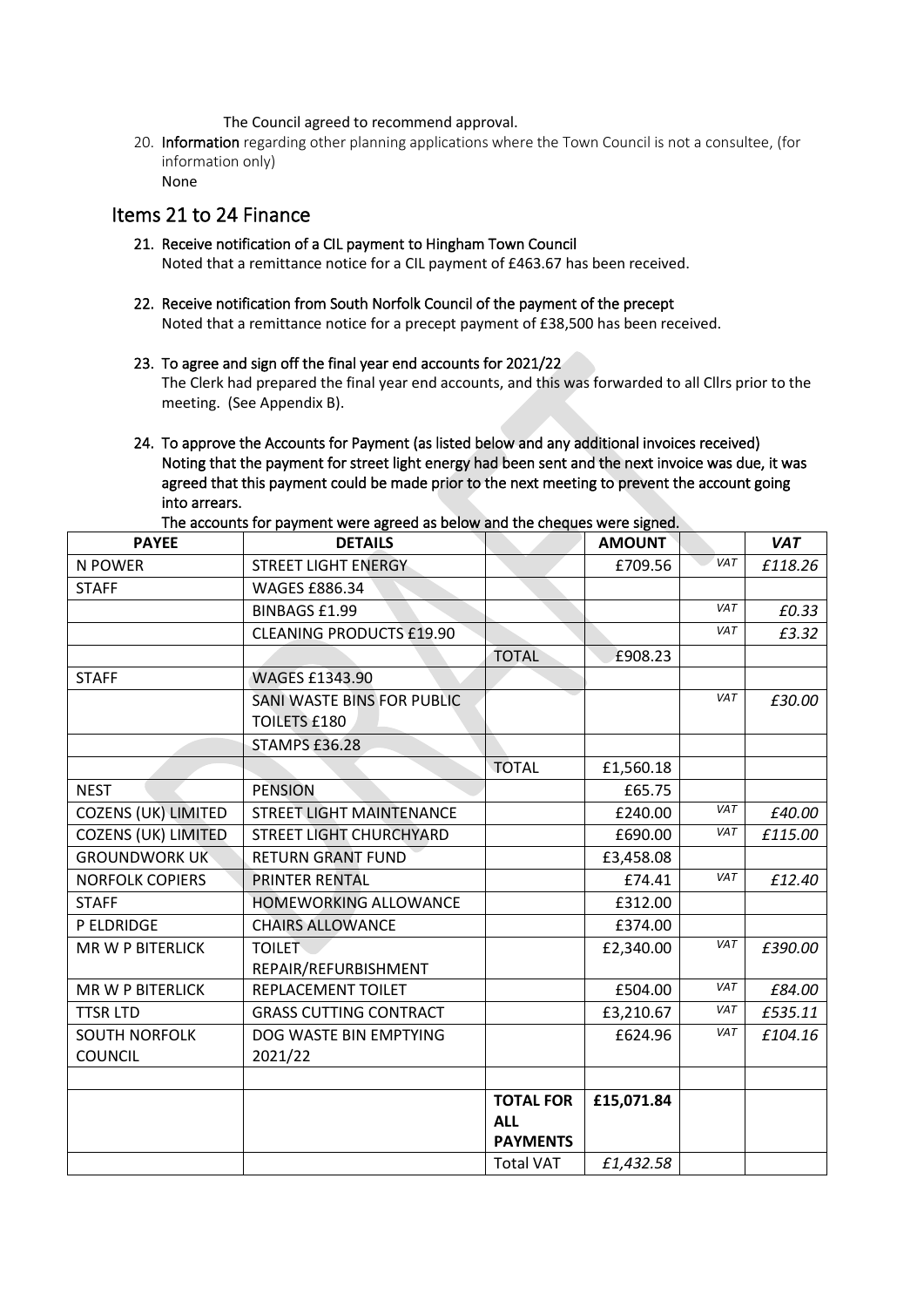#### 25. Receive the draft minutes of the Annual Town Meeting, Tuesday 19<sup>th</sup> April 2022

The Draft minutes of the Annual Town Meeting held on 19 April 2022 were forwarded to all Cllrs prior to the meeting, the Clerk advised that these would be agreed at the 2023 Annual Town Meeting.

#### 26. To discuss Nutrient Neutrality and agree any actions

Information regarding Nutrient Neutrality had been sent to all Cllrs prior to the meeting, including the email received from South Norfolk Council advising that:

"Alongside all other local planning authorities in Norfolk, South Norfolk Council has received a letter dated 16 March 2022 from Natural England concerning nutrient pollution in the protected habitats of the River Wensum Special Area of Conservation and the Broads Special Area of Conservation and Ramsar site. The letter advised that new development within the catchment of these habitats comprising overnight accommodation has the potential to cause adverse impacts with regard to nutrient pollution.

The Conservation of Species and Habitats Regulations 2017 require local planning authorities to ensure that new development does not cause adverse impacts to the integrity of protected habitats such as the River Wensum or the Broads prior to granting planning permission. At present there are no identified mitigation solutions available locally to resolve these impacts, but we are actively seeking solutions and prioritising this area of work.

Whilst the Council assesses the implications of these matters, it cannot lawfully conclude that development within the catchment of the River Wensum or the Broads Special Area of Conservation and Ramsar site will not have an adverse effect. Therefore, until these matters are resolved, the Council will not be able to grant planning permission for developments comprising overnight accommodation within the affected catchments without an appropriate assessment."

South Norfolk Council had confirmed that much of Hingham falls within the "Nutrient Neutrality" catchment area including the site on Norwich Road earmarked for development within the Greater Norwich Local Plan, the Clerk confirmed she had requested further information regarding how it will impact on the allocation of development sites in the GNLP and any effect it may have on the development of the Hingham Neighbourhood Plan. It was also noted that the site on Watton Road being pursued for development by Clayland Estates also falls within the catchment area and the additional concern was raised that the Norwich Road site designated in the GNLP is in close proximity to the area of SSSI.

Cllr Amey advised that there was a concern that developers may pursue their plans to build without planning permission being granted, whilst the District Councils are seeking legal advice on how to proceed with the impact of Nutrient Neutrality.

It was addressed to District Cllr Bendle that it was disappointing that there had not been earlier notification of this issue from SNC considering that Natural England had contacted them in mid-March, it was noted the Cllr Bendle had not offered an update on the issue in her report to the Council earlier in the meeting. Cllr Bendle advised that Hingham was on the very edge of the catchment area and she was not aware of the issue until April when she had received training from SNC as part of the Planning Committee. As yet SNC and the policy makers did not know what the impact would be on planning applications or on the GNLP and Cllr Bendle advised that there had been a suggestion that the area affected could be graded and the Neighbourhood Plan Officers would keep the Town Council informed (through the consultant).

It was requested of Cllr Bendle that she keep the Town Council up to date on this issue, Cllr Bendle agreed to do so.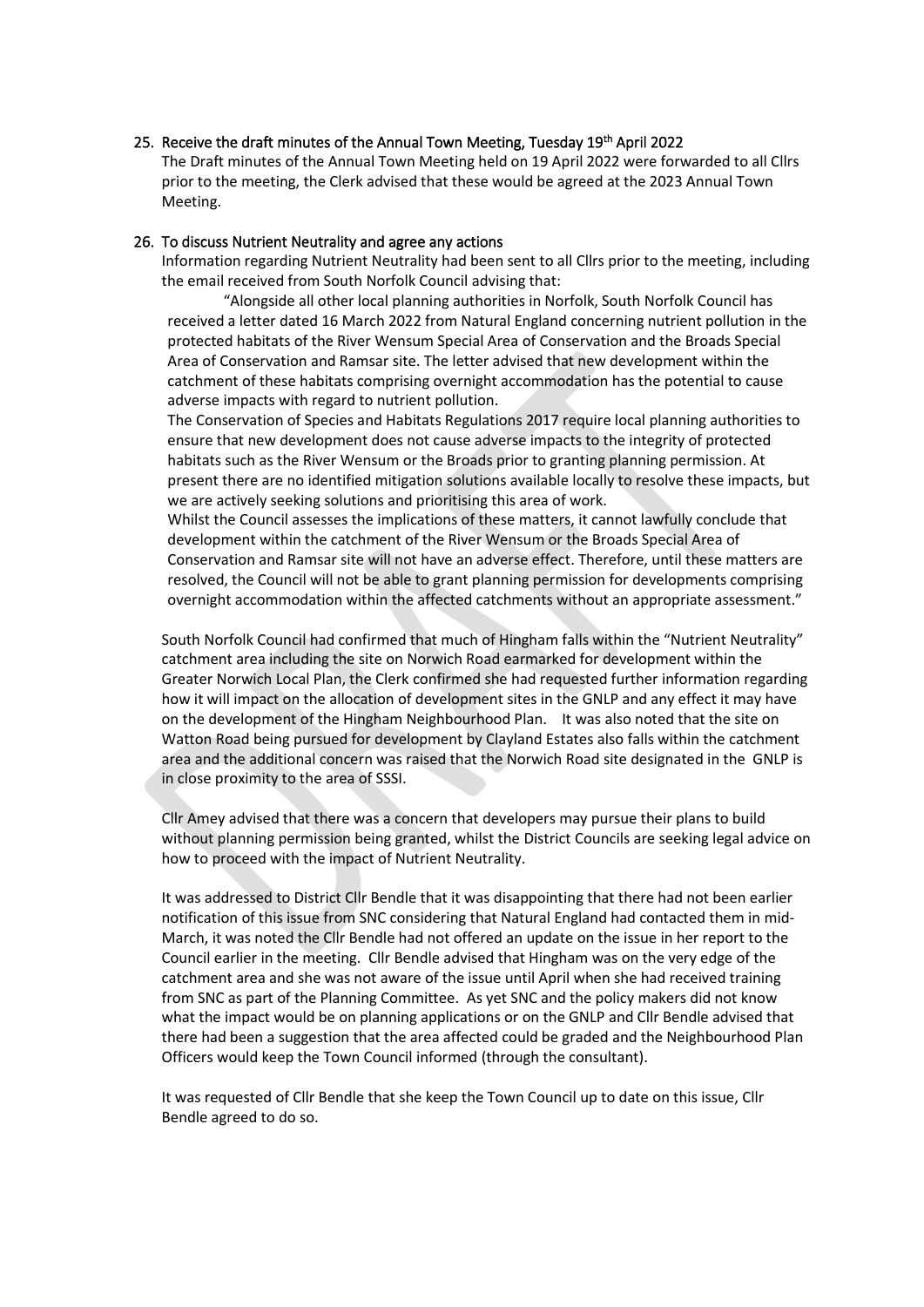## 27. Receive an update on Moon Court, Hardingham Road and agree any actions

Cllr Eldridge advised that, the EDP had visited Hingham and ran a story on this issue, since this he had been in touch with Lifeways and a representative of the company had offered to meet at Moon Court as they were keen to find a way to bring the facility in to use. Cllr Roberts advised that he had looked at information available online regarding Lifeways who are the tenants of the property and Inclusion Housing who are the owners, but can find no link between the 2 companies. It was noted that it would be helpful to know if there were similar issues with other facilities and this could be asked when the meeting took place.

District Cllr Bendle advised that SNC had tried to resolve the issue of the property being vacant since Norfolk County Council had backed out of the agreement regarding payment for staffing the facility.

- 28. To receive an update on the Norfolk County Council cycle rack scheme and agree any actions Following the representations from resident regarding the placement of cycle racks on the small green (on the Fairland), it was agreed that the cycle racks should be placed on the (eastern) Fairland green near to the benches, as per NCC suggested amendment.
- 29. To receive an update on the Norfolk County Council feasibility study (if any) and agree any actions The Clerk advised that there had been a change in staff at NCC, and a meeting on site would be scheduled with the member of staff now in charge of the project.
- 30. Review existing Working Parties and Committees (including consideration of dissolving existing Working Parties/Committees) and membership to them

#### 30.1 Neighbourhood Plan Working Party (formed September 2021)

It was agreed that now the Neighbourhood Plan Steering Group was formed and operational, the Working Party was no longer needed.

## 30.2 Climate Emergency and Environment Working Party

It was agreed that although the working party had not met, the working party should be retained as it may be useful for feeding into the Neighbourhood Plan, it was agreed to roll over the existing membership and Cllr Stabler agreed to fill the vacant slot on the working party.

Working Party membership:

Cllr Christien, Cllr Dunnett, Cllr Eldridge, Cllr Foord and Cllr Stabler

## 30.3 Finance Committee

It was agreed to retain the Finance Committee, membership was agreed as: Cllr Amey, Cllr Dunnett, Cllr Eldridge, Cllr Roberts and Cllr Thompson.

## 31. To review Standing Orders for Working Parties

It was agreed that no changes were needed to the standing orders for Working Parties.

## 32. To review Terms of Reference for Working Parties/Committees

## 32.1 Neighbourhood Plan Working Party

No longer required.

## 32.2 Climate Emergency and Environment Working Party

It was agreed that point 2 of the Terms of Reference should be re worded to read "The working party shall meet as required, at a time agreeable to the majority of its members"

## 32.3 Finance Committee

It was agreed that no amendments were needed to the Finance Committee Terms of Reference.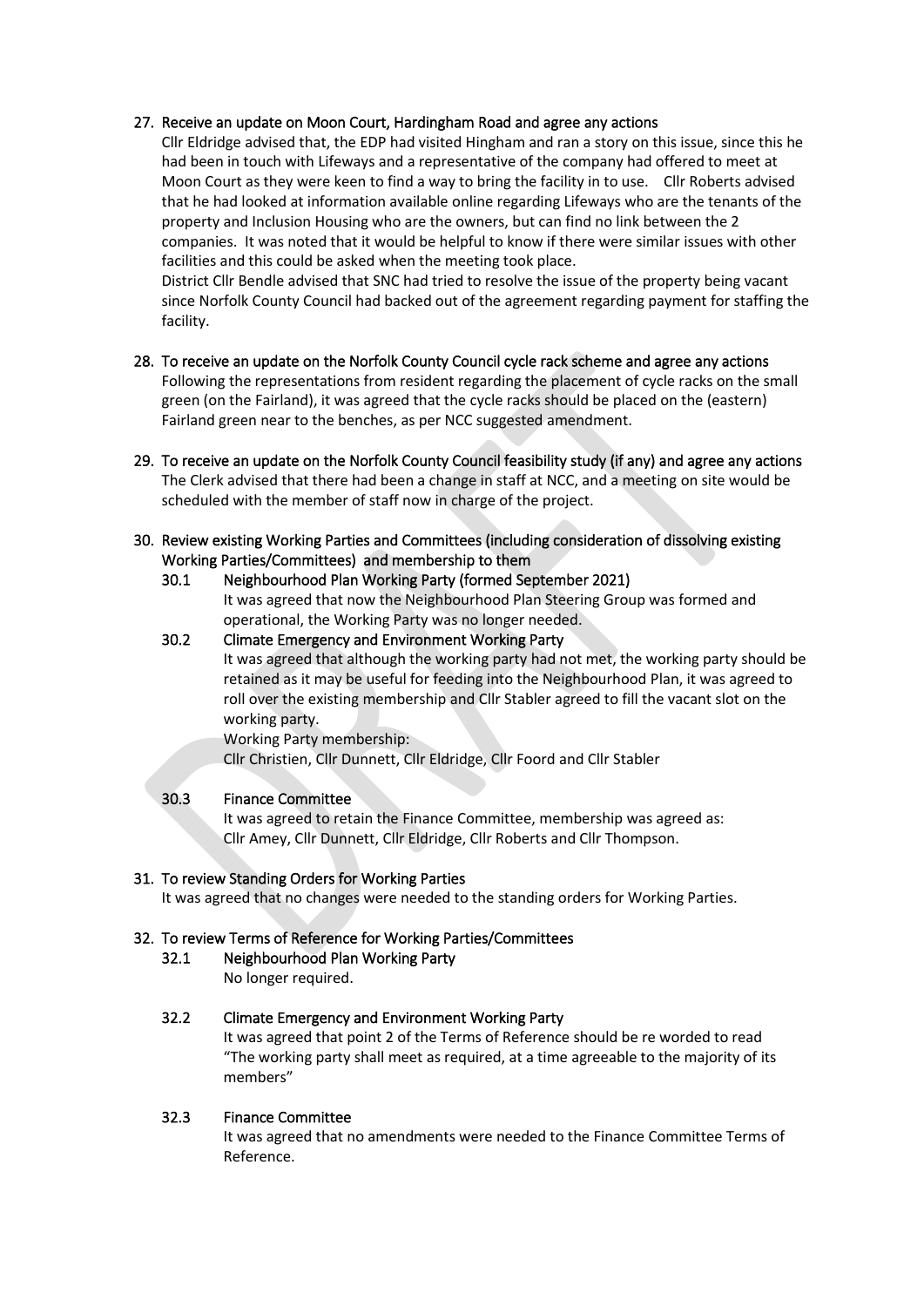- 33. To consider the appointment of any new Committees/Working Parties (and membership to them) It was agreed that no new working parties or committees are required.
- 34. Review of Town Council representation on external bodies and arrangements for reporting back The Town Council representation on external bodies was agreed as below, and the arrangements for reporting back will remain via an agenda item at each Council meeting.
	- 34.1 Hingham Playing Field Association Cllr Foord
	- 34.2 Hingham Charity Cllr Dunnett
	- 34.3 Hingham Education Trust Cllr Eldridge
	- 34.4 Lincoln Social Centre Cllr Christien
	- 34.5 Others None
- 35. To review internal controls, including the scheme of delegation and the matters of delegation to the Finance Committee
	- The Clerk outlined the current Internal Controls as follows:
	- Finance Committee undertake a financial check at every meeting (meet 3 times a year) this is minuted and minutes are circulated to the whole council
	- Invoices are forwarded to all Cllrs prior to each Town Council meeting, all payments are listed and referenced on minutes
	- 2 signatories to enable payments no one person can make a payment, access the bank accounts or make changes to the accounts.
	- Financial regulations reviewed annually
	- Membership of NALC to ensure updates on legislation changes
	- Internal audit annually
	- Clerk reports on receipt of precept
	- Clerk undertakes monthly reconciliation of current account.

It was agreed that these measures are appropriate and work well.

The Scheme of delegation was last reviewed and agreed on 07 July 2020 when it was agreed to adopt the scheme of delegation as follows:

"In the event that it is not possible to convene a meeting of the Town Council within a reasonable time in order to be able to discuss and agree Council business deemed to be essential or of an emergency nature , the Clerk shall have delegated authority to make decisions on behalf of the Council where such decisions cannot reasonably be deferred and must be made in order to comply with a commercial or statutory /given deadlines, or to ensure public safety. This will be carried out where possible in consultation with all Council Members by electronic means or telephone. The Clerk will further consult with the Chairman for guidance where necessary. This delegation does not extend to matters expressly reserved for decision only by the Council, as defined in legislation.

If business is conducted under this scheme of delegation, a written record will be kept of the consultation with Councillors.

All business concluded under this scheme of delegation will be ratified by the Council at their next convened meeting, and such ratification will be detailed in the minutes of that meeting. This delegated authority will be reviewed annually and may be ceased by a decision of the Council at a convened meeting when the scheme of delegation is considered no longer necessary". It was agreed to retain the scheme of delegation (no amendments were made).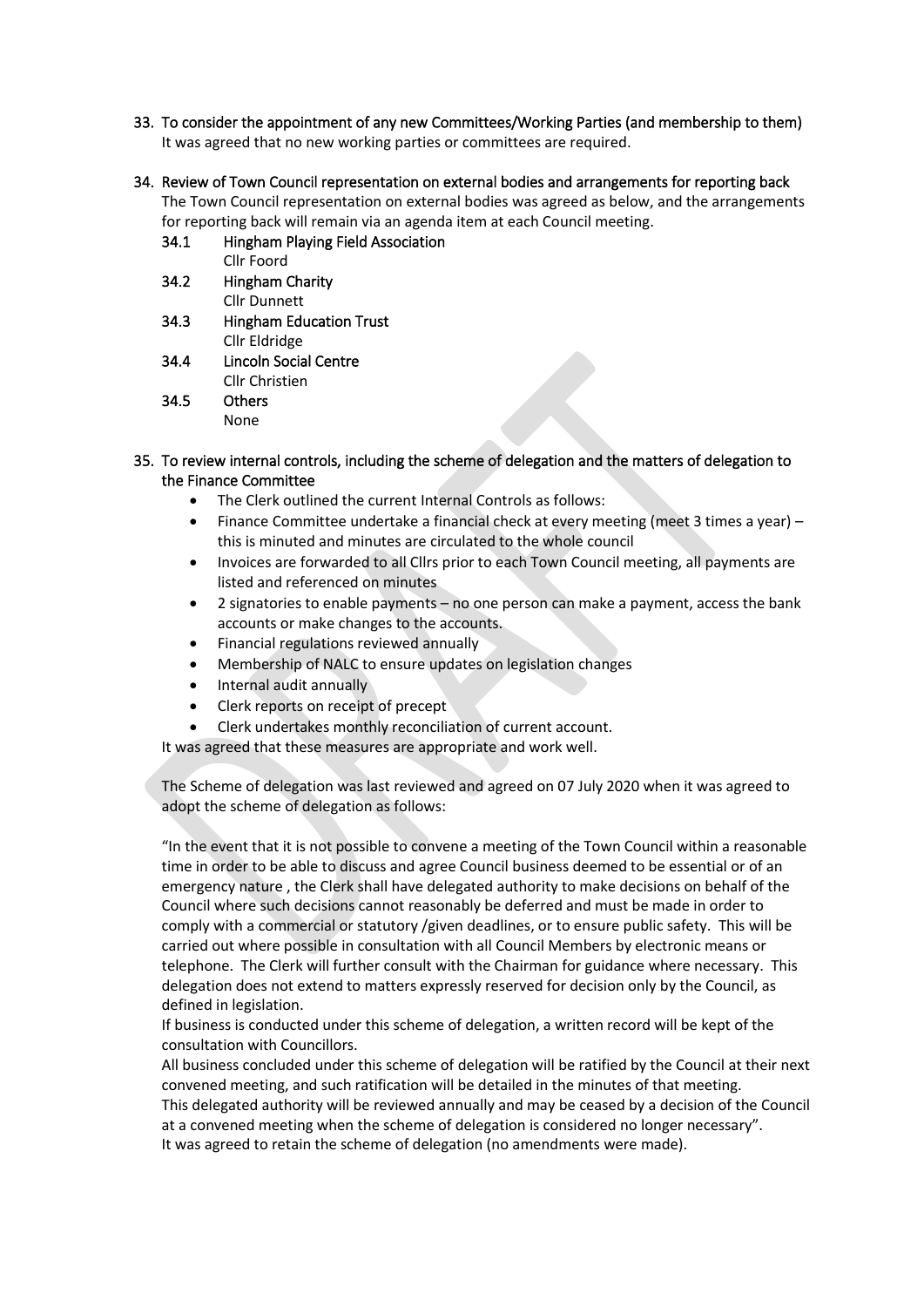It was agreed that the delegation to Finance Committee shall remain as matters as referred to in the Finance Committee Terms of Reference and as referred to in Financial regulations (and any other ad hoc matters required shall be agreed at a meeting of the Town Council).

## 36. To note the time and place of meetings of the Council up to and including the next annual meeting of the council (to include the date of the next Annual Town Meeting)

It was agreed to continue to schedule meetings for the first Tuesday of the month at 7.30PM in the Lincoln Hall, with NO scheduled meeting for August. The Clerk advised that there are Parish/Town Council elections on Thursday 4<sup>th</sup> May 2023 and there is a requirement to hold the Annual Town Council Meeting within 14 days of the elected Cllrs taking office. The meeting dates were agreed as:

07 June 2022 05 July 2022 06 Sept 2022 04 October 2022 01 November 2022 06 December 2022 03 January 2023 07 February 2023 07 March 2023 04 April 2023 02 May 2023 16 May 2023, Annual Town Council Meeting (FOLLOWING Town Council elections). It was also noted that the Annual Town Meeting would be scheduled for 18 April 2023.

## 37. Exclusion of the Press and Public under the Public Bodies (Admission to Meetings) Act 1960 to discuss the following matters:'

The following agenda items contain reference to information regarding Town Council member/Staff , the following agenda item is therefore confidential. It was agreed to ask the public to leave.

A member of the public advised that they were interested in becoming a Cllr, the Clerk requested that they email the Town Council email address so information on the role could be sent. The Public left the meeting.

## 38. To consider/agree payment of the Clerks home working allowance (2021/22)

The Clerk advised that this was a standard amount permitted by Government. It was agreed to pay the home working allowance to the Clerk.

## 39. To consider/agree payment of the Chairmans allowance for Chair, May 2021- April 2022 Cllr Amey Chaired this agenda item. It was agreed to pay the Chairmans Allowance to Cllr Eldridge.

The meeting ended at 9.10 pm.

| 07 June 2022 |  |
|--------------|--|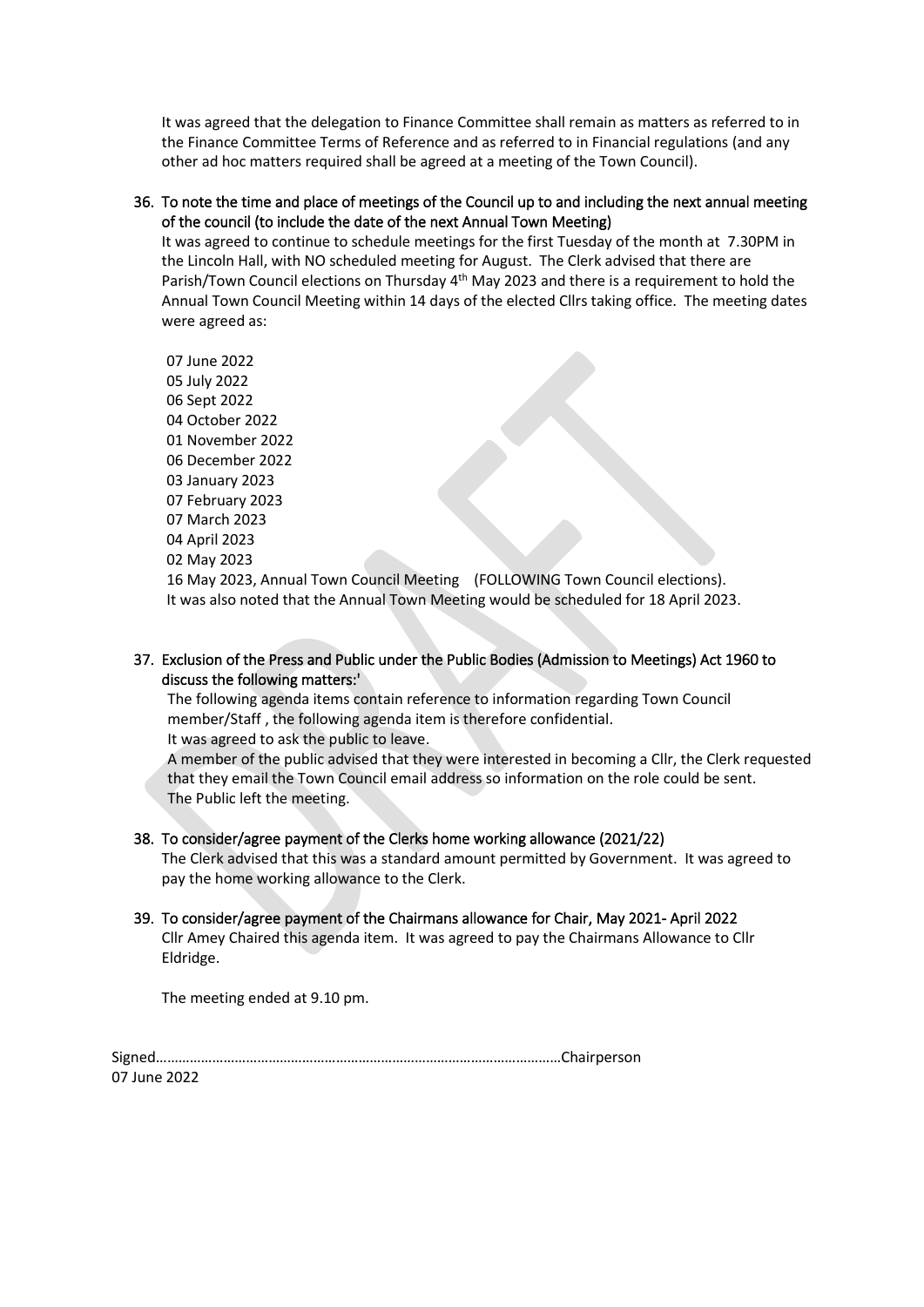## Matters arising from the minutes of the Town Council Meeting of 05 April 2022

- Minute 22: Internal Audit, due to be submitted 4th May
- Minute 31: Cllrs met with the EDP newspaper regarding Moon Court, and a story was published A representative from Lifeways has agreed to meet with the Town Council.

## Other Updates/Outstanding Issues

- The town clock was assessed on 07 April 2022, further assessments and quotations are required from other companies before quotations can be considered.
- Jubilee Celebrations grant funding has been applied for (Via South Norfolk Council), awaiting decision on funding application.
- Energy Audit, information has been sent to Utility Aid.
- Report on poor state of directional road signs, to be forwarded to NCC.
- An electronic version or the road sign /road marking report has been sent to the Highways Engineer (as requested so that the work can be programmed in), the path on Attleborough road has been cleared , pot hols have been filled at the Bell Meadow junction with Dereham Rd.
- The street lighting contractor has undertaken investigations on the churchyard lighting (on 07 April 2022), water ingress was found in the lamp column and remedial works undertaken , the lights are now working.
- Toilets now re-opened.
- Skate Park is now temporarily closed, notices are on display and the gates are locked. Skatepark contractor has been asked for advice regarding suitable surface materials and suggests concrete may be a long term solution but advises against removing all equipment for tarmacking. Awaiting confirmation of date for meeting on site.
- The pack of free trees have now received, planting required
- Applications for Assets of Community Value to be finalised, plans and ownership details are required.
- Parish Archives, the collection of the materials to be arranged.
- Parking, Please do not park on the grass signs received, they require suitable stakes.
- Tree Survey, quotations for relevant work to be obtained.
- Trees for planting (Fairland and Market Place permanent Christmas Trees) to be sourced.
- Notice boards for the toilets to be purchased.
- Both wooden notice boards (Market Place and Fairland) are now becoming difficult to open and lock, they become damp and condensated. The clerk advises considering the purchase of a new purpose built free standing notice board if there is a suitable location in the Market Place. A new notice board for the Fairland is also recommended. To be added to a future agenda.
- Church Clock site visit for quotations for upgrading the clock are to be arranged. Previous contractor has been contacted for advice regarding a new clock mechanism, no response received.
- Street Lighting, the contractor has been asked to undertake the renumbering of the footway lights which has been started. A condition report is awaited on all of the Council's footway lighting, (priority can then be assessed depending on the condition/safety of the light columns, for obtaining quotations for changing lights to LED). With regards to possible solutions to replacing the Tally Alley light, the contractor suggested the use of illuminated bollards, ownership of the alleyway needs to be established.
- Communications Policy, including social media policy is being worked upon. Cllrs are reminded not to comment on public social media pages making reference to themselves as Councillors, in a way that could give inaccurate information or be misleading or misconstrued as the Council having discussed and agreed something, when this is not the case. Staff/Cllr communication/relationship protocol to be drafted.
- The Clerk has been working on an overall Cemetery Fees Policy containing all points relevant to the fee structure including frequency and method of fees reviews. This is to be finalised and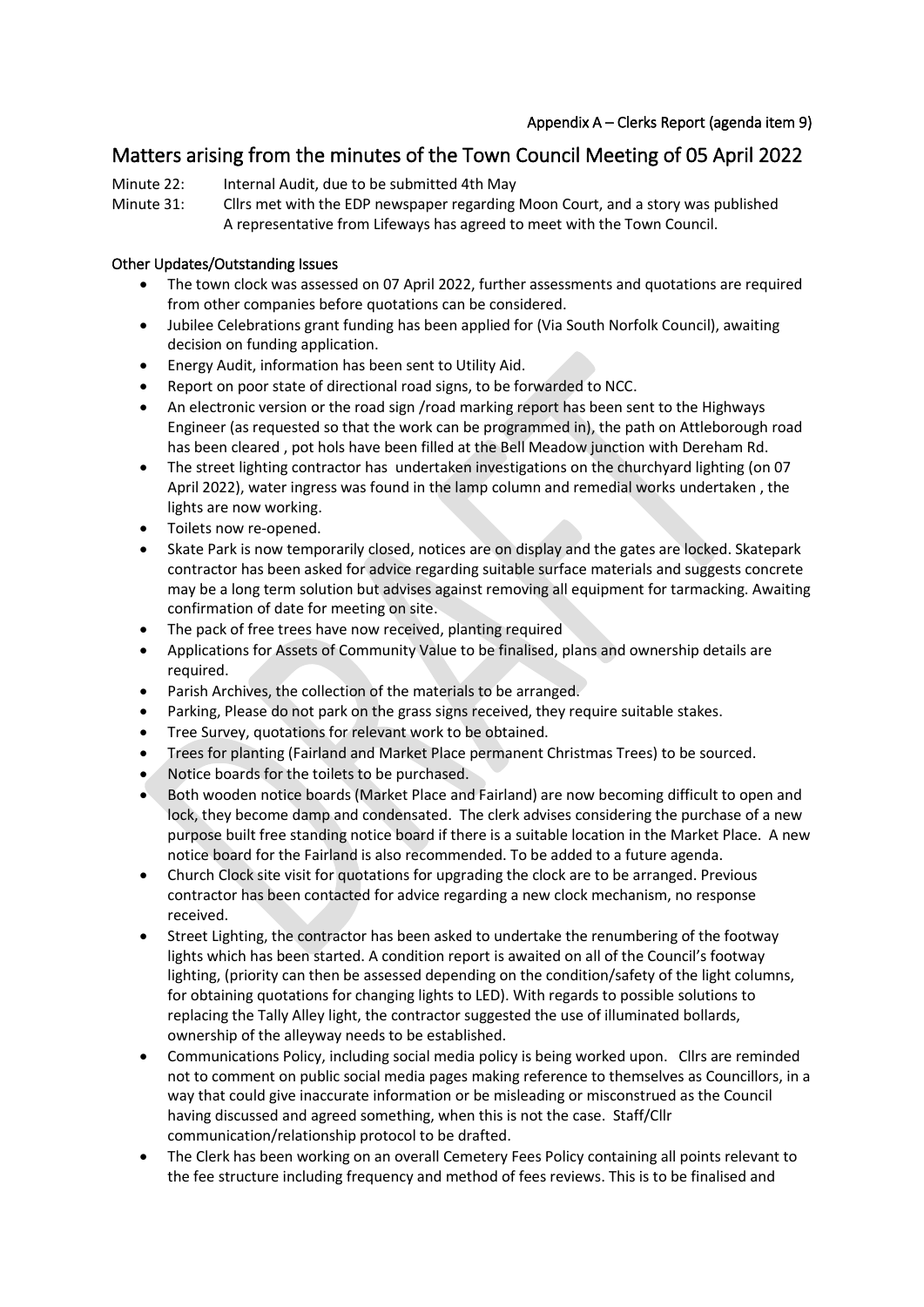bought back to a future Town Council meeting with a review of the cemetery fees and cemetery terms and conditions.

- Extension of Cemetery Driveway and turning circle, the Clerk has spent some time in the cemetery looking at the area that would be required to extend the driveway. The area is very extensive and the clerk is concerned about the application of such a large area of tarmac , (environmental and cost). There may be other more appropriate solutions, including a shorter tarmac extension followed by "matting" under the grass surface (and possibly a tarmac path for better pedestrian/disability access), and leaving the existing grass as a driveway over the old cemetery area. Advice is needed from a funeral director with regard to vehicles used. The use of the driveway (as in frequency) for funerals is minimal therefore the grass should not become too worn from being driven on, this requires a lot of further thought to ensure the Council have a cost effective but long term solution for the future use of the cemetery .
- 2 steel liners for the Market Place bins to be ordered (liners available at a reasonable price are a slightly different size to the existing ones (by mm's) liners of the same size have not yet been found.
- Commemorative Plaque for the Fairland Bus shelter, to be ordered

Report prepared 01 May 2022 does not include Matters Arising when the item is on the forthcoming meeting's agenda

Crime Figures – latest February 2022 as per previous Clerks report (NO FURTHER UPDATES AVAILABLE) https://www.police.uk/pu/your-area/norfolk-constabulary/wymondham/?tab=CrimeMap on or near: